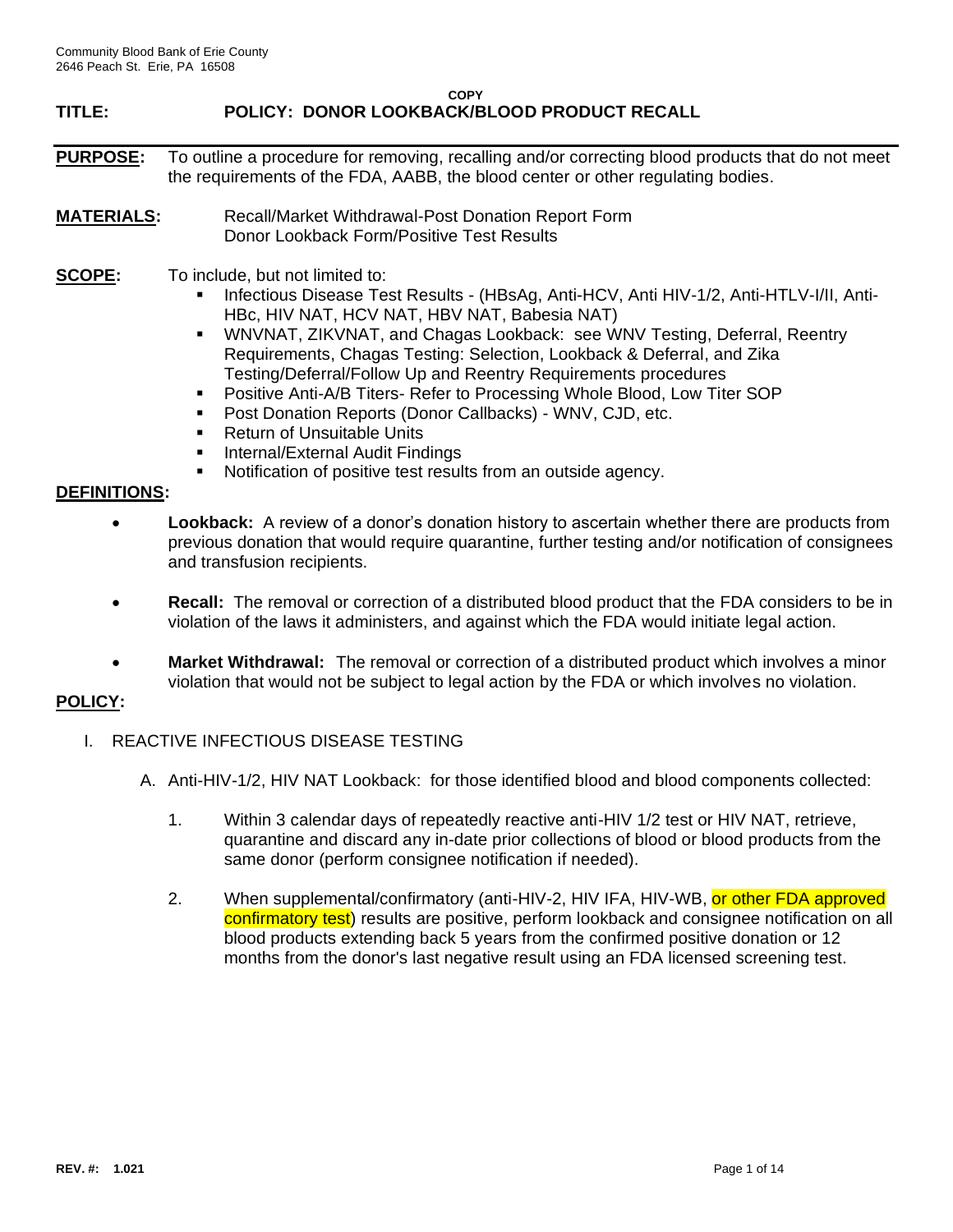# **TITLE: POLICY: DONOR LOOKBACK/BLOOD PRODUCT RECALL**

- B. Anti-HCV, HCV NAT Lookback
	- 1. Within 3 calendar days of repeatedly reactive anti-HCV test or HCV NAT, retrieve, quarantine and discard any in-date prior collections of blood or blood products from the same donor.
	- 2. RNA-reactive or antibody-confirmed positive donors (anti-HCV screening test repeatedly reactive and repeatedly reactive second licensed antibody screen as a supplemental test): Track units distributed from the same donor for 10 years prior to the anti-HCV reactive donation, or to the date 12 months prior to the donor's most recent negative licensed multi-antigen screening test for HCV. Perform consignee notification.
	- 3. When no supplemental/confirmatory testing has been performed, lookback and notification shall extend to January 1, 1988.
- C. HBsAg, HBV NAT Lookback
	- 1. Prior collections of in-date blood products should be retrieved, quarantined and discarded.
	- 2. When supplemental/confirmatory (HBsAg neutralization) results are positive, perform lookback and consignee notification on all blood products extending back 5 years from the confirmed positive donation, or 12 months from the donor's last negative result using an FDA licensed screening test.
- D. Anti-HBc, Anti-HTLV-I/II Lookback (licensed confirmatory testing is not available)
	- 1. Prior collections of in-date blood products should be retrieved, quarantined, and discarded.
	- 2. Consignee notification not required
- E. Babesia NAT Lookback
	- 1.When a donation tests reactive for Babesia by a licensed donor NAT:
		- a. Discard the donation, including all components.
		- b. Retrieve, quarantine, and discard all in-date *cellular* blood components.
		- c. Perform consignee notification for *cellular* products collected from the donor in the 12 months prior to the date of the reactive index donation. Recipient tracing and notification is required.
		- d.Quarantine and discard any *in-house* in-date acellular components.

*NOTE:* Consignee notification and retrieval does not apply to 1) previously distributed cellular blood components that were pathogen reduced using an FDA-approved device according to its instructions for use and 2) distributed frozen acellular products.

- 2.When a donor later reports a history of a positive test result for Babesia and should have been deferred (2 years from the date of the positive test result, either from a medical diagnosis or a reactive donor screening test result):
	- a. Retrieve, quarantine, and discard all in-date *cellular* blood components.
	- b. Perform consignee notification for *cellular* products collected from the donor in the 12 months prior to the date of the positive test result. Recipient tracing and notification should be performed by consignee.
	- c. Quarantine and discard any *in house* in-date acellular products.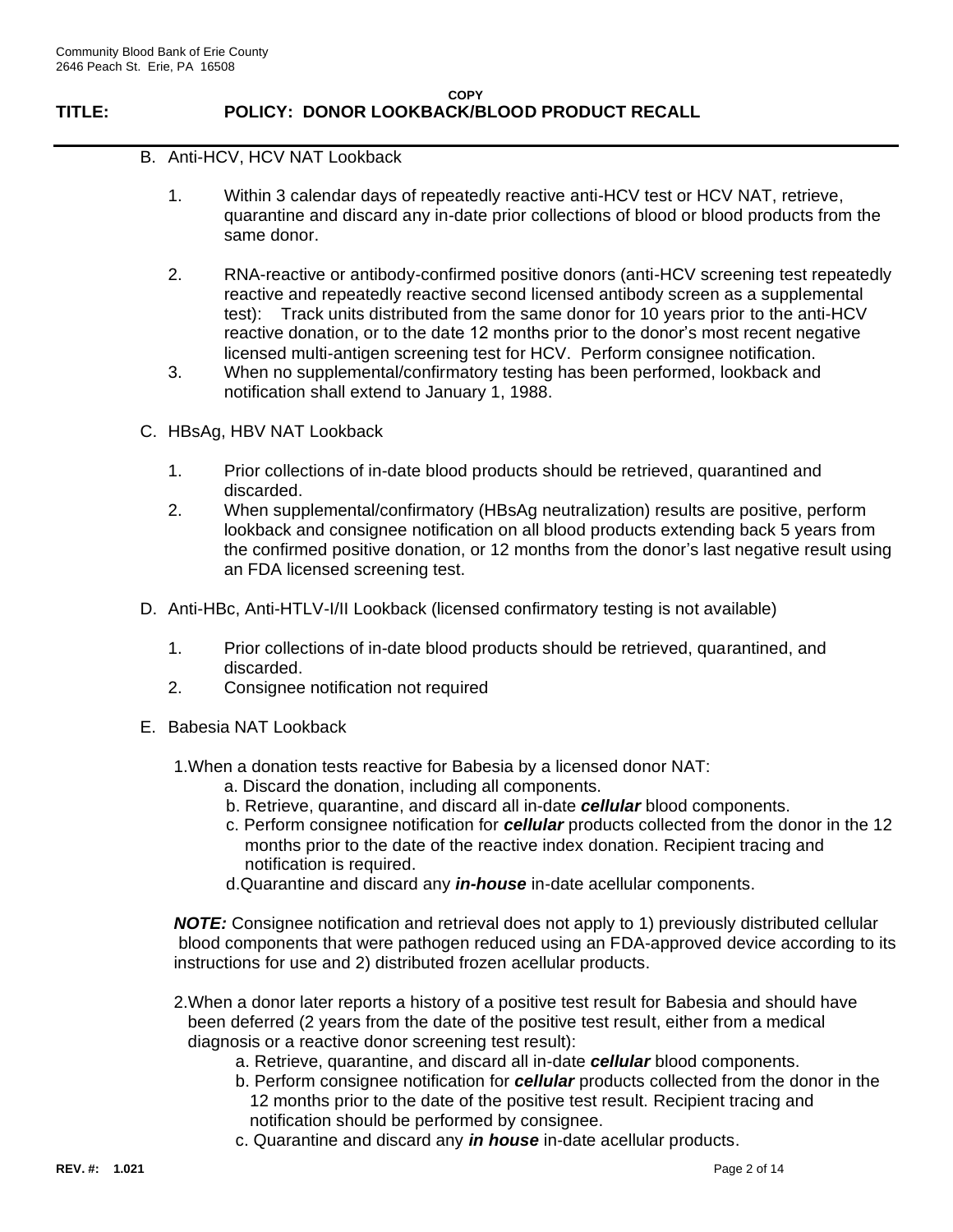## II. CJD/vCJD LOOKBACK/WITHDRAWALS

- A. Blood & Blood Components Collected from donors with CJD, Risk Factors Related to CJD, or Geographic Risk Factors for vCJD
	- 1. If a donor has been diagnosed with CJD, has a blood relative diagnosed with genetic CJD (e.g., fCJD, GSS, or FFI) or should have been deferred for risk factors for CJD or geographic risk factors for vCJD (as described in section IV.A.2.of the FDA Guidance for Industry "Recommendations to Reduce the Possible Risk of Transmission of Creutzfeldt-Jakob Disease and Variant Creutzfeldt-Jakob Disease by Blood and Blood Components, April 2020", perform the following:
		- a. Quarantine all undistributed in-date blood and blood components.
		- b. For products that were distributed, notify consignees to retrieve and quarantine in-date products. Recipient tracing and notification of transfused prior donations is not recommended.
		- c. Retrieval or quarantine of plasma components that have been pooled for further manufacture or plasma derivatives manufactured from the donor is not recommended.
- B. Blood and Blood Components Collected from Donors who are later determined to have vCJD, Donors Suspected of Having vCJD, or Under Investigation for vCJD (i.e., CJD diagnosis and age younger than 55 years.)
	- 1. Contact CBER's Office of Communication, Outreach and Development (OCOD) as soon as possible at 1-800-835-4709 during normal business hours. After business hours and on weekends call the FDA emergency number: 1-866- 300-4374.
	- 2. Notify state and local public health authorities.
	- 3. Quarantine undistributed, in-date products.
	- 4. Notify consignees to retrieve and quarantine in-date components.
	- 5. Perform recipient tracing and notification if products were transfused.
	- 6. Retrieve and quarantine plasma components that have been pooled for further manufacture and plasma derivatives manufactured from the donor.
- III. SARS-CoV and SARS-CoV-2 LOOKBACK/WITHDRAWAL
	- A. Donors with a history of SARS-CoV disease that occurred within 28 days prior to donation, SARS-CoV exposure within 14 days prior to donation, or SARS-CoV disease that occurs within 14 days after donation:
		- 1. Immediately retrieve, quarantine and destroy in-date components.
			- **Note:** If the donor is symptom-free more than 14 days post exposure, product retrieval and quarantine is not necessary.
		- 2. Consignee notification will take place if the components have been transfused.
		- 3. Report cases of SARS to the health department --- this is not a mandatory requirement.
		- 4. BPD to be filed if the product was distributed.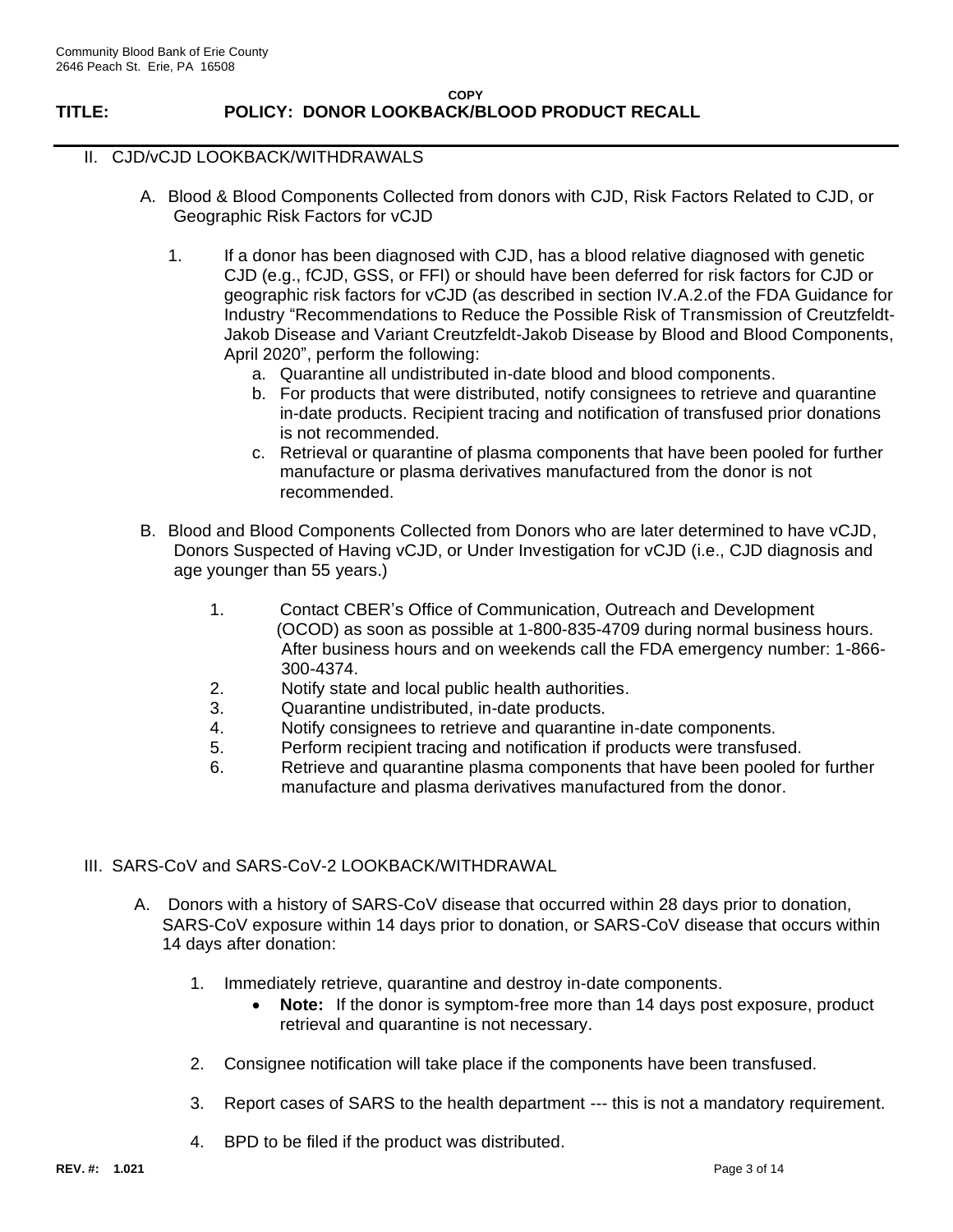- B. SARS-CoV-2 (COVID-19)
	- 1. Retrieve, quarantine, and discard components collected from donors who report onset of fever, symptoms, or a diagnosis of COVID-19 within 48 hours after their donation.
	- 2. Consignee notification for transfused components is not necessary.

## IV. ANTHRAX

- A. Proven Anthrax Disease
	- 1. Promptly retrieve, quarantine and destroy any in-date components from the time period of known potential donor exposure to B. anthraces or 60 days prior to onset of illness, whichever is the shorter period.
	- 2. Perform consignee notification same time period applies.
- B. Undiagnosed Post Donation Illness in Potentially Exposed Individuals
	- 1. Product retrieval, quarantine and disposal will occur at the Medical Director's discretion. If product is to be retrieved, the time period sited in A.1 would be used.
	- 2. Consignee notification is not recommended.

## V. HEPATITIS A (HAV) OUTBREAK

When alerted to a local outbreak of a Hepatitis A:

 $\Box$  NOTE: this process will be activated if the public health authority announces either of the following circumstances:

- A common source outbreak has occurred, and post exposure prophylaxis is recommended for groups or individuals
- The potential for outbreak exists due to the discovery of an infected food handler or other common source and post exposure prophylaxis is recommended for groups or individuals

If no post exposure prophylaxis is recommended, the blood center does not need to take action.

- A. CBB Medical Director or designee will communicate with local health department or public health authority to understand the potential for exposure, the number of people involved, the affected geographic area, and the dates of possible exposure
- B. Staff will need to identify donors who may have been exposed to HAV during an outbreak. This information may be elicited by utilizing one or more of the following:
	- 1. Provide written information to all presenting donors in the affected geographic area about the name of the involved establishment or food outbreak and the dates of possible exposure
	- 2. Asking an additional question during the health history interview in the affected geographic area about possible exposure to the hepatitis A outbreak.
	- 3. These measures should take place for at least 120 days after the date of the last possible exposure.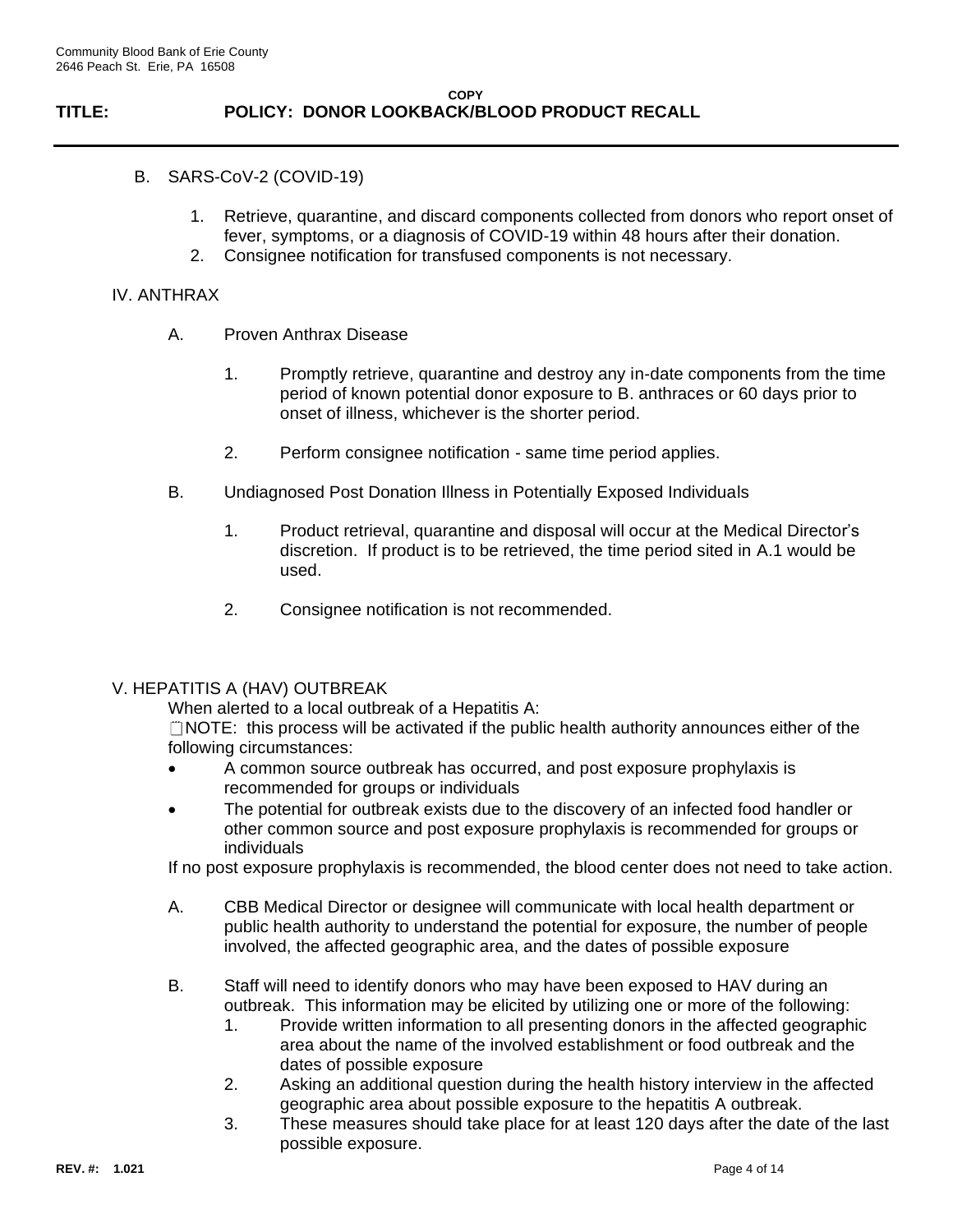# **TITLE: POLICY: DONOR LOOKBACK/BLOOD PRODUCT RECALL**

- C. Donor Deferral will be 120 days from the date of the last potential exposure. Defer regardless of reported HAV vaccination status.
- D. Post donation information and blood component retrieval
	- 1. If donor was exposed, discard any in-house/in-date components
	- 2. Retrieve any distributed products collected during the period from the donor's first potential exposure through 120 days after the date of the donor's last exposure.
	- 3. Perform consignee notification
		- i. Recipient testing (ordered by transfusion service): anti-HAV IgM (the use of HAV RNA is optional
		- ii. If HAV infection is suspected test recipient for elevated liver enzymes.
		- iii. If recipient testing is positive, patient management consistent with Hepatitis A infection should take place at the transfusion service.
		- iv. Notify plasma manufacturer if plasma distributed.
- VI: Zika (ZIKV), Chikungunya (CHIKV) and Dengue Virus:

Notify state agencies when appropriate.

QA will perform regular checks (online) with state department of health and CDC to monitor areas of Zika transmission

- A. Post Donation information of confirmed CHIKV or Dengue.
	- a. Recall and discard any in-date products collected in the 2 weeks before the onset of symptoms
	- b. Defer the donor for 4 weeks following resolution of symptoms of a donor with history of infection: (T49 with comments)
- B. Zika Virus
	- a. Deferral:
		- i. Defer a donor who tests ID NAT reactive for Zika for 120 days from the ID NAT reactive donation or from the resolution of symptoms, whichever timeframe is longer. (T92 deferral code).
		- ii. Notify the donor. (see Donor Deferral and Zika Te
		- iii. sting/Deferral/Reentry Requirements SOPs)
	- b. Product Management
		- i. Quarantine and destroy any undistributed in-date blood or blood components collected from the donor in the 120 days prior to the donation that is ID NAT reactive.
		- ii. If components were distributed: notify consignee to destroy any in-date blood or blood components.
		- iii. Advise transfusion service to inform the transfusion recipient's physician of record regarding potential need for monitoring and counseling the recipient for a possible ZIKV infection
- VII. Malaria
	- A. Collected from donor who should have been deferred for malaria associated travel or prior residence:
		- a. Immediately retrieve, quarantine, and destroy in-date components.
		- b. Notify Consignees. Recipient tracing and notification is not necessary.
		- c. Evaluate the need to report a BPD to FDA. See Biological Product Deviations SOP.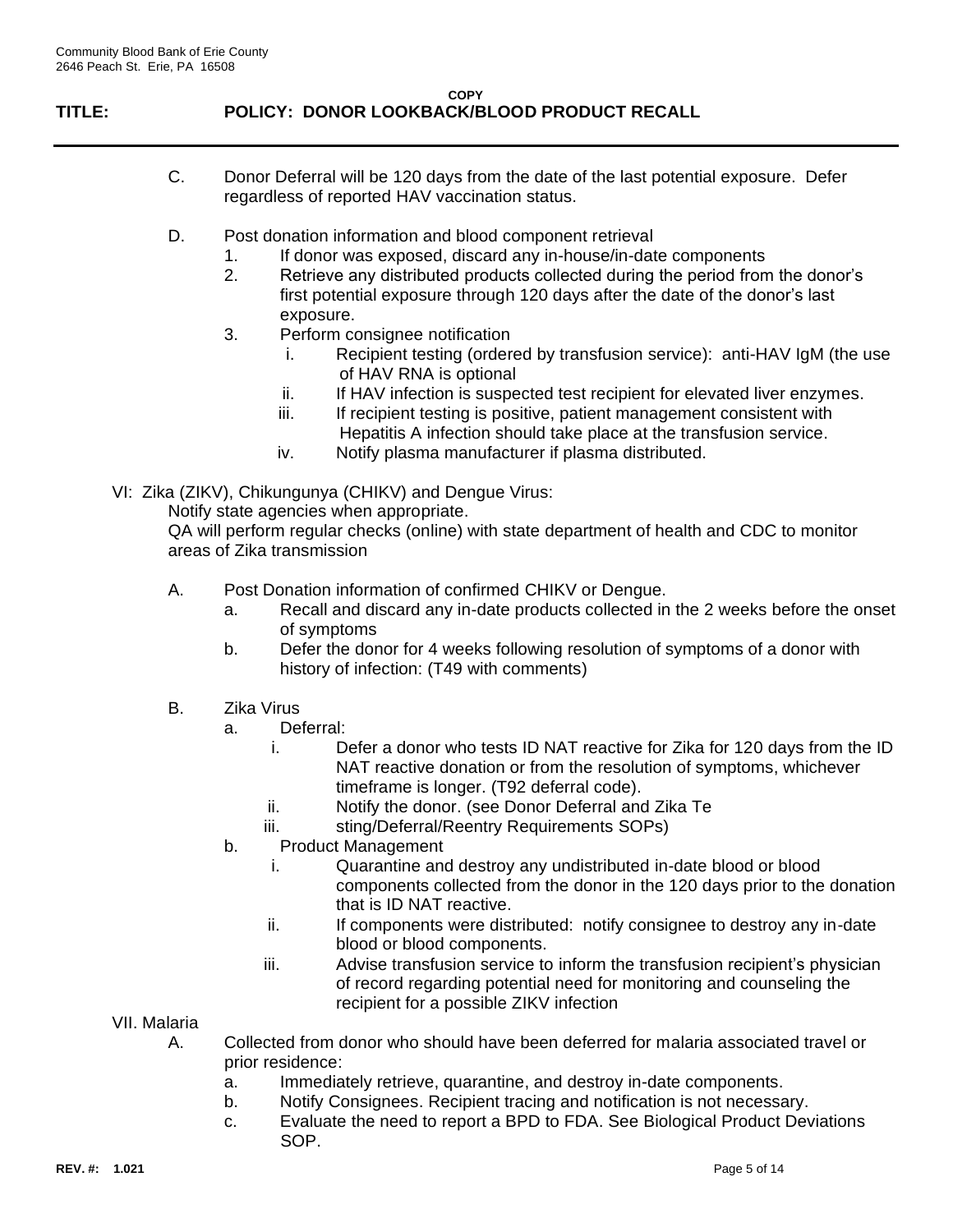# **TITLE: POLICY: DONOR LOOKBACK/BLOOD PRODUCT RECALL**

- B. History/Diagnosis of Malaria
	- a. Immediately retrieve, quarantine, and destroy in-date components.
	- b. Notify Consignees
		- i. If transfused, recommend notification to transfusion recipient's physician of record regarding the need for monitoring of the recipient for possible malaria infection for a period of 3 months post-transfusion
	- c. Evaluate the need to report a BPD to FDA. See Biological Product Deviations SOP.

VIII. Ebola Virus Infection or Disease (EVD)

- A. Blood and Blood Components Collected from Donors at Risk for Ebola Virus Infection or Disease Because of Risk Factors Related to Residency, Travel or Close Contact
	- a. Donors who should have been deferred for Risk Factors
		- i. Notify Consignees to retrieve, quarantine and destroy in-date blood and blood components
		- ii. Retrieval and Quarantine is not recommended for plasma pooled for further manufacturing into products
- B. Blood and Blood Components collected from Donors later determined to have Ebola Virus Infection or Disease.
	- a. Notify FDA and Dept. of Health as soon as possible upon learning that blood was collected from a donor later determined to have EVD or infection. This applies to blood components collected in the 8 weeks prior to disease onset or any time after disease onset.
	- b. Retrieve and Quarantine blood and blood components collected in the 8 weeks prior to disease onset and any time after disease onset.
		- i. If components were transfused, consignee should notify the transfusion recipient's physician of record regarding the need for notification and monitoring of the recipient.
- IX. RECALLS WILL BE PERFORMED IN THE FOLLOWING INSTANCES (NOT LIMITED TO):
	- 1. Mislabeled blood product
	- 2. Untested or improperly tested blood product distributed
	- 3. Release of a blood product with a positive test result
	- 4. Notification of positive test results from an outside source
	- 5. Products from a donor that did not meet the donor selection criteria
	- 6. Notification from a supplier of a critical supply recall.

## **PROCEDURE:**

- **Responsibilities:** It will be the responsibility of the Laboratory staff performing result review, the QA Department and/or Technical Director or their designee to direct a lookback, retrieval, and quarantine and disposal action.
- 1. Lookback/Recall will take priority over any/all blood bank functions. Overtime, if necessary, will automatically be authorized.
- 2. Institute a search of the donor's previous donation history using the "DV3" screen in the "DN" system or by using "DL" in the "LA" subsystem. Print this screen – shift, F1 or print screen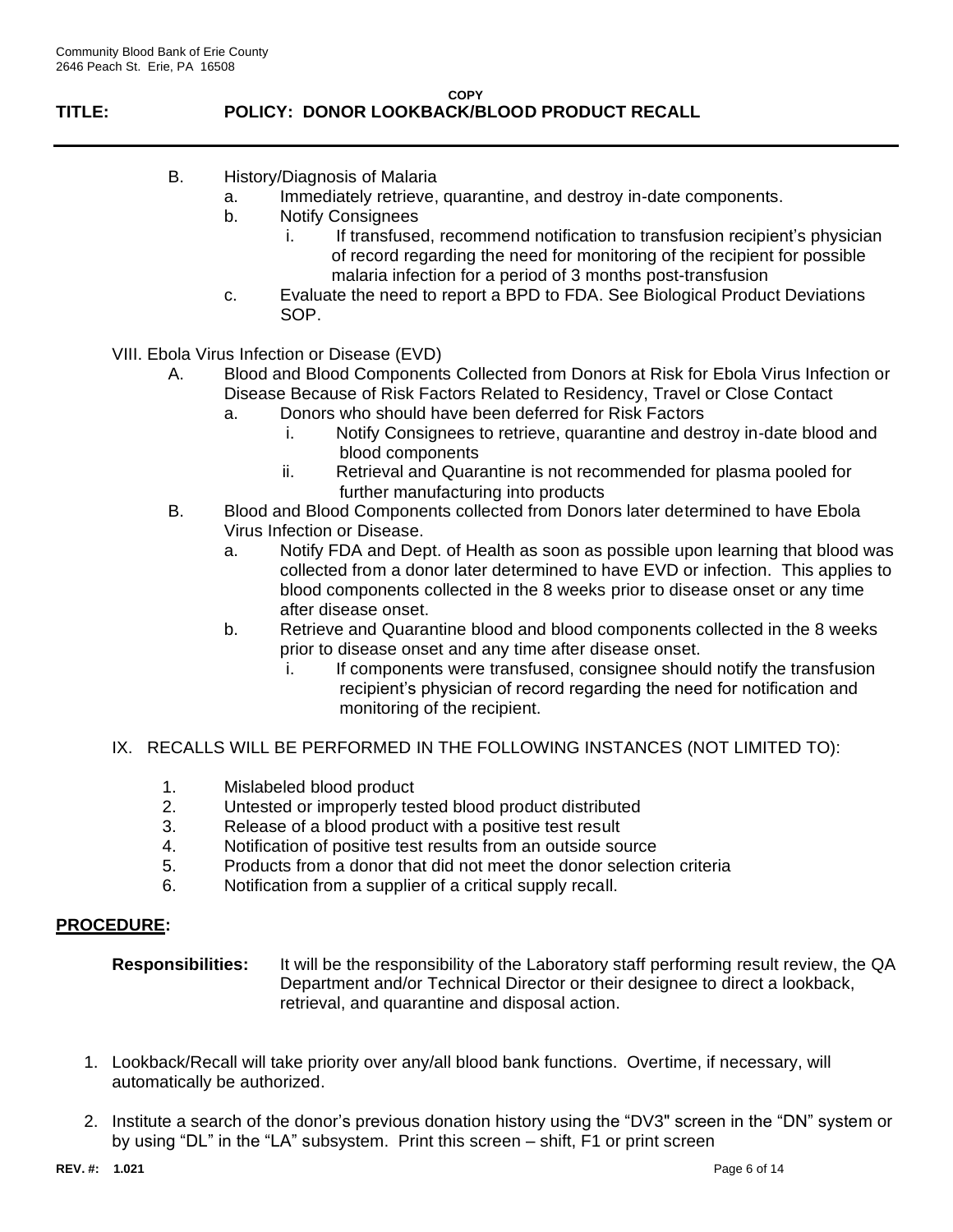- 3. The Laboratory staff will generate a Donor Lookback/Positive Test Results form. If product retrieval is not necessary (1st time donor) attach a copy of the DV3 or DL screen to the Donor Lookback/Positive Test Results Form and return to QA.
- 4. In the DN subsystem, check the "DE" screen to ascertain if the appropriate deferral has been generated.
- 5. If a recall, market withdrawal or product retrieval is necessary:
	- a. Initiate a Recall/Market Withdrawal-Post Donation Report Form.
	- b. Using the DL screen in the LA subsystem, check for recent donations.
	- c. Donations prior to 12-31-97 at CBB will be reviewed in the LA system as follows:
		- i. =LA
		- ii. QA
		- iii. Select local query
		- iv. Select unit disposition
		- v. Type in unit number
		- vi. Execute (F11)
	- d. If products are in inventory at CBB:
		- i. Notify the Lab staff to quarantine and/or discard all products.
		- ii. Document action on the Recall/Market Withdrawal-Post Donation Report Form (date, discard code, initials).
	- e. If products are in a consignee's inventory:
		- i. Document the receiving hospital, the contact spoken to (include date and time), the final disposition of the product (transfused, outdated, in inventory).
		- ii. If the product is in the consignee's current inventory, request that they quarantine the product and return it as soon as possible to the blood center for disposal or correction or to destroy at the consignee location and send confirmation of destruction.
		- iii. When the product is returned, the laboratory staff will discard the product and complete the Recall/Market Withdrawal-Post Donation Report Form form with the date, discard code (if applicable), and their initials. A copy of the CA screen should be attached to the Recall/Market Withdrawal-Post Donation Report Form form.
	- f. Return all forms to the QA Department for review.

## **REPORTING:**

- All forms will be completed, and documentation attached and returned to the QA Department for review.
- Confirmatory/Supplemental testing will take place according to SOP "Testing, Deferral and Re-entry Requirements".
- The QA department will perform notification to consignee, health authority and/or plasma manufacturer as required and/or at the direction of the Medical Director. Refer to the following documents: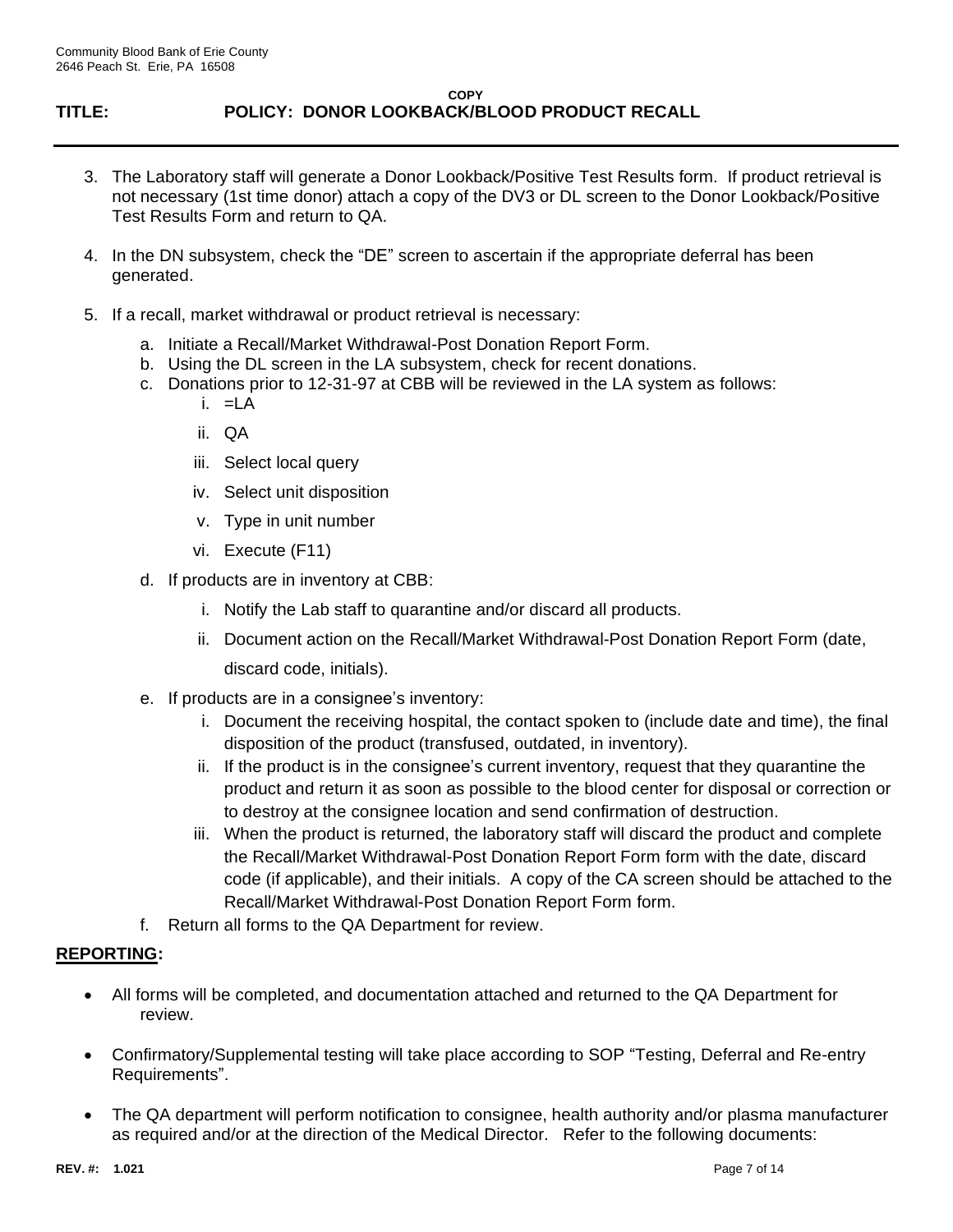- Investigation of Discrepancies SOP
- ✓ CSL Quality Requirements and Short Supply Agreement
- ✓ CSL Plasma Lookback, Changes & Notification policy
- ✓ Octapharma Lookback/Change Control/Deviation policy
- ✓ Octapharma Lookback/PDI Requirements
- 
- ✓ Octapharma Quality Assurance Agreement Electronic Reporting: Proficiency Tests and Infectious Disease SOP
- ✓ Biological Product Deviations SOP
- ✓ NYDOH Subpart 58-2.8 (b)

#### References:

FDA Guidance for Industry:

- Recommendations for Donor Screening, Deferral and Product Management to Reduce the Risk of Transfusion Transmission of Zika Virus
- Revised Recommendations for Reducing the Risk of Human Immunodeficiency Virus Transmission by Blood and Blood Products
- "Lookback" for Hepatitis C Virus (HCV): Product Quarantine, Consignee Notification, Further Testing, Product Disposition, and Notification of Transfusion Recipients Based on Donor Test Results Indicating Infection with HCV
- Recommendations for Assessment of Donor Suitability and Blood and Blood Product Safety in Cases of Possible Exposure to Anthrax
- Recommendations for Deferral of Donors and Quarantine and Retrieval of Blood and Blood Products in Recent Recipients of Smallpox Vaccine (Vaccinia Virus) and Certain Contacts of Smallpox Vaccine Recipients
- Recommendations for the Assessment of Donor Suitability and Blood Product Safety in Cases of Suspected Severe Acute Respiratory Syndrome (SARS) or Exposure to SARS
- Revised Recommendations for Reducing the Risk of Zika Virus Transmission by Blood and Blood Components, 8.16
- Recommendations for Assessment of Blood Donor Eligibility, Donor Deferral and Blood Product Management in Response to Ebola Virus, 1.17
- Recommendations for Reducing the Risk of Transfusion-Transmitted Babesiosis, May 2019
- Recommendations to Reduce the possible Risk of Transmission of Creutzfeldt-Jakob Disease and Variant Creutzfeldt-Jakob Disease by Blood and Blood Components, April 2020
- Revised Recommendations to Reduce the Risk of Transfusion-Transmitted Malaria, April 2020
- FDA's Updated Information for Blood Establishments Regarding the Novel Corona Virus (COVID-19) Outbreak, May 11, 2020

21 CFR 610.46-48, 42 CFR 482.27(c) AABB Standards for Blood Banks and Transfusion Services, 7.4.6, 7.4.6.1 CSL Quality Requirements and Short Supply Agreement Octapharma Lookback/PDI Requirements Octapharma Quality Assurance Agreement NYDOH Subpart 58-2.8 (b)

SOP: Investigation of Discrepancies Donor Deferral Zika Testing/Deferral/Reentry Requirements WNV Testing/Deferral/Reentry Requirements Chagas Testing/Deferral/Reentry Requirements Testing/Deferral/Reentry Requirements CSL Plasma Lookback, Changes & Notification policy Biological Product Deviations SOP Octapharma Lookback/Change Control/Deviation policy Electronic Reporting: Proficiency Tests and Infectious Disease Processing Whole Blood, Low Titer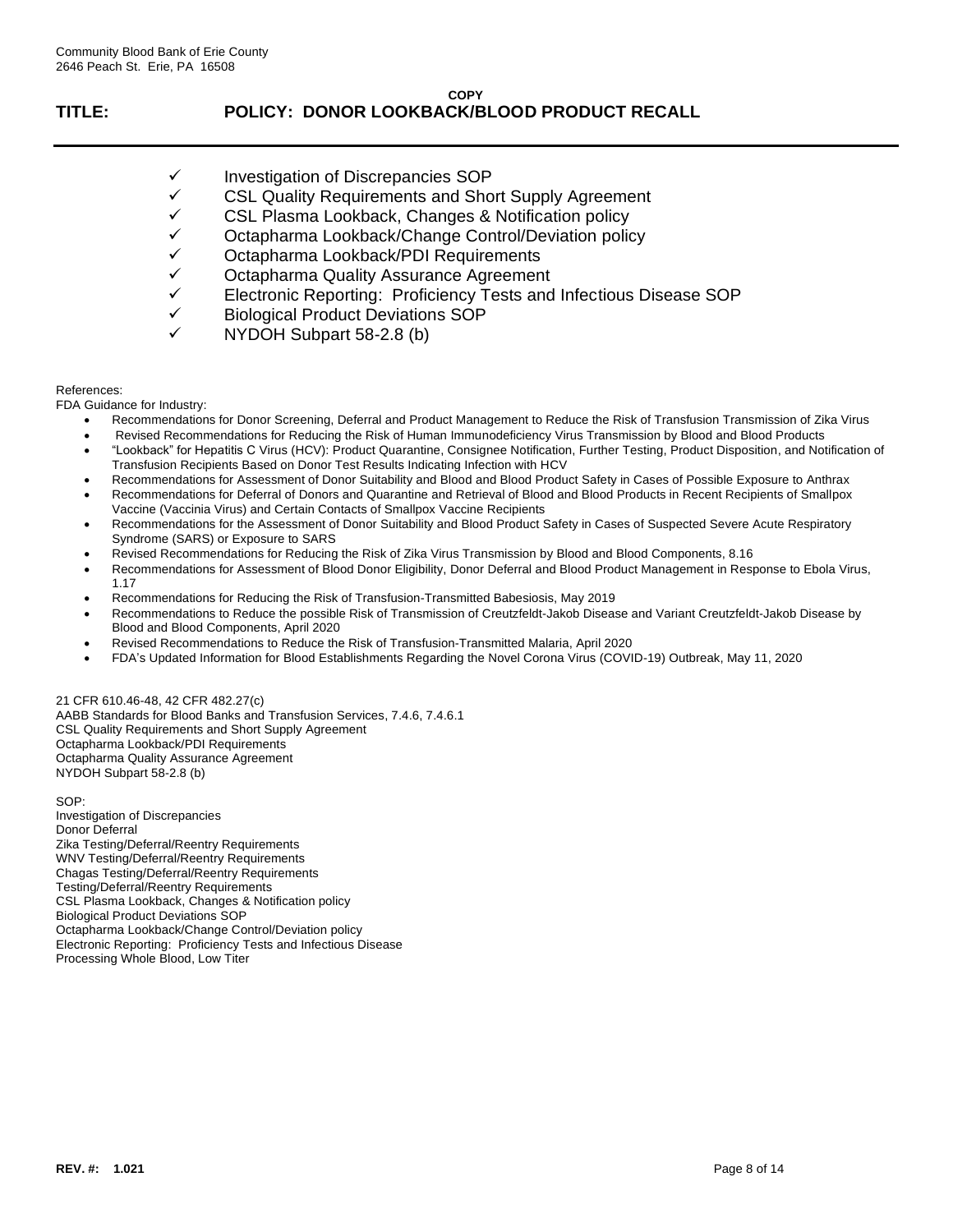| Original<br>Effective<br>Date | Revised by  | Revision                                                                                                                                                                                                                                                                                                                                                                                                                                                                                                                                                                                                                                                                                                                                                                                                                                                                                                                                                                                                                                                                                                                                                                                                                                                                                                                                                                                                                                                                                                                                                                                                                                                                                                                                                                                                                                                                                                                                                                                                                                                                                                                                                                                                                                                                                                                                                                                                                                                                                                                                                                                                                                                                                                                                                                                                                                                                                                                                                                                                                                                                                                                                                                                                                                                                                                                                                                                                                                                                                                                                                                                                                                                                                                                                                                                                                                                                                                                                                                                                                                                                                                                                                                                                                                                                                                                                                                 |       |  |  |
|-------------------------------|-------------|--------------------------------------------------------------------------------------------------------------------------------------------------------------------------------------------------------------------------------------------------------------------------------------------------------------------------------------------------------------------------------------------------------------------------------------------------------------------------------------------------------------------------------------------------------------------------------------------------------------------------------------------------------------------------------------------------------------------------------------------------------------------------------------------------------------------------------------------------------------------------------------------------------------------------------------------------------------------------------------------------------------------------------------------------------------------------------------------------------------------------------------------------------------------------------------------------------------------------------------------------------------------------------------------------------------------------------------------------------------------------------------------------------------------------------------------------------------------------------------------------------------------------------------------------------------------------------------------------------------------------------------------------------------------------------------------------------------------------------------------------------------------------------------------------------------------------------------------------------------------------------------------------------------------------------------------------------------------------------------------------------------------------------------------------------------------------------------------------------------------------------------------------------------------------------------------------------------------------------------------------------------------------------------------------------------------------------------------------------------------------------------------------------------------------------------------------------------------------------------------------------------------------------------------------------------------------------------------------------------------------------------------------------------------------------------------------------------------------------------------------------------------------------------------------------------------------------------------------------------------------------------------------------------------------------------------------------------------------------------------------------------------------------------------------------------------------------------------------------------------------------------------------------------------------------------------------------------------------------------------------------------------------------------------------------------------------------------------------------------------------------------------------------------------------------------------------------------------------------------------------------------------------------------------------------------------------------------------------------------------------------------------------------------------------------------------------------------------------------------------------------------------------------------------------------------------------------------------------------------------------------------------------------------------------------------------------------------------------------------------------------------------------------------------------------------------------------------------------------------------------------------------------------------------------------------------------------------------------------------------------------------------------------------------------------------------------------------------------------------------------|-------|--|--|
| 3.27.01                       | D. Pirschel | <b>CJD LOOKBACK/WITHDRAWALS</b><br>Whole Blood & Blood Components Intended for Transfusion and Cellular Blood Components Intended for<br>Further Manufacture into Injectable Products from donors with a CJD Diagnosis or CJD Risk Factors<br>If a donor is diagnosed with CJD or has CJD risk factors, retrieve and destroy all in-date blood<br>1.<br>components (including Whole Blood and blood components intended for transfusion).<br>2.<br>Perform consignee notification of all prior products within one week<br>3.<br>File a BPD if the donor has been diagnosed with CJD. A BPD is not required if the components<br>were collected prior to the implementation of this deferral (5/28/2002)<br>Geographic Risk for CJD and/or Exposure to Bovine Insulin Made in the UK since 1980.<br>В.<br>1.<br>Geographic deferrals<br>If a donor has geographic risk factors, retrieve and destroy all in-date blood components (including<br>i.<br>Whole Blood, blood components intended for transfusion and all in-date cellular blood components intended<br>for manufacturing into injectable products under blood center control).<br>Perform consignee notification of all prior products within one week<br>ii.<br>iii.<br>File a BPD for any distributed components collected after implementation of the deferral (5/28/2002)<br>2.<br>Donors with Exposure to Bovine Insulin Made in the UK since 1980<br>i.<br>If a donor has been exposed to bovine insulin made in the UK since 1980, retrieve and destroy all in-<br>date blood components (including Whole Blood, blood components intended for transfusion and all in-date<br>cellular blood components intended for manufacturing into injectable products under blood center control).<br>ii.<br>Perform consignee notification of all prior products within one week<br>iii.<br>File a BPD for any distributed components collected after implementation of the deferral (5/28/2002)<br>C.<br>Recoverd Plasma from Donors with Geographic Risk Deferrals and/or Exposure to Bovine Insulin<br>Made in the UK since 1980<br>1.<br>If a donor has geographic risk factors or exposure to bovine insuling made in the UK since 1980,<br>retrieve and destroy all in-date recoverd plasma under blood center control.<br>NOTE: If the recovered plasma has been sent to the consignee and the products have already been pooled,<br>do not conduct product retrieval or consignee notification for these units<br>Perform consignee notification of all prior products within one week<br>2.<br>3.<br>File a BPD for any distributed components collected after implementation of the deferral (5/28/2002)<br>D.<br>Donors with vCJD, suspected vCJD or CJD and Age Less than 55 Years<br>If a donor has been diagnosed with vCJD, suspected vCJD or CJD and Age Less than 55 Years<br>1.<br>retrieve and destroy all in-date blood components (including Whole Blood, blood components intended for<br>transfusion, all recovered plasma and all in-date cellular blood components intended for manufacturing into<br>injectable products under blood center control).<br>2.<br>Perform consignee notification of all prior products within one week<br>3.<br>File a BPD if the donor has been diagnosed with vCJD, suspected vCJD or CJD and age less than<br>55 years for any distributed products. FDA requests that they be notified as soon as possible instead of<br>waiting 45 days. Telephone: (301-827-6220)<br>Ε.<br>Plasma Derivatives.<br>Plasma derivatives manufactured using plasma from donors with CJD or CJD risk factors, or<br>1.<br>geographic risk deferrals: do not withdraw pooled plasma, intermediates and plasma derivatives<br>manufactured from these donors<br>2.<br>Plasma derivatives manufactured using plasma from donors diagnosed with vCJD or suspected<br>vCJD<br>Immediated retrieve and destroy any pooled plasma, intermediates, derivatives and other material<br>a.<br>containing plasma from such a donor.<br>Perform consignee notification of all prior products within one week<br>b.<br>File a BPD if the donor has been diagnosed with vCJD, suspected vCJD or CJD and age less than<br>c.<br>55 years for any distributed products. FDA requests that they be notified as soon as possible instead of<br>waiting 45 days. Telephone: (301-827-6220) | 1.005 |  |  |
|                               | D. Pirschel | Remove BRD Union Square address                                                                                                                                                                                                                                                                                                                                                                                                                                                                                                                                                                                                                                                                                                                                                                                                                                                                                                                                                                                                                                                                                                                                                                                                                                                                                                                                                                                                                                                                                                                                                                                                                                                                                                                                                                                                                                                                                                                                                                                                                                                                                                                                                                                                                                                                                                                                                                                                                                                                                                                                                                                                                                                                                                                                                                                                                                                                                                                                                                                                                                                                                                                                                                                                                                                                                                                                                                                                                                                                                                                                                                                                                                                                                                                                                                                                                                                                                                                                                                                                                                                                                                                                                                                                                                                                                                                                          | 1.006 |  |  |
|                               | D. Pirschel | Added:<br><b>HEPATITIS A (HAV) OUTBREAK</b><br>When alerted to a local outbreak of a Hepatitis A:<br>$\Box$ NOTE: this process will be activated if the public health authority announces either of the following<br>circumstances:<br>A common source outbreak has occurred and post exposure prophylaxis is recommended for groups or<br>individuals<br>The potential for outbreak exists due to the discovery of an infected food handler or other common source and<br>post exposure prophylaxis is recommended for groups or individuals<br>If no post exposure prophylaxis is recommended, the blood center does not need to take action.<br>CBB Medical Director or designee will communicate with local health department or public health authority to<br>understand the potential for exposure, the number of people involved, the affected geographic area, and the<br>dates of possible exposure                                                                                                                                                                                                                                                                                                                                                                                                                                                                                                                                                                                                                                                                                                                                                                                                                                                                                                                                                                                                                                                                                                                                                                                                                                                                                                                                                                                                                                                                                                                                                                                                                                                                                                                                                                                                                                                                                                                                                                                                                                                                                                                                                                                                                                                                                                                                                                                                                                                                                                                                                                                                                                                                                                                                                                                                                                                                                                                                                                                                                                                                                                                                                                                                                                                                                                                                                                                                                                                             | 1.007 |  |  |
|                               |             | Staff will need to identify donors who may have been exposed to HAV during an outbreak. This information                                                                                                                                                                                                                                                                                                                                                                                                                                                                                                                                                                                                                                                                                                                                                                                                                                                                                                                                                                                                                                                                                                                                                                                                                                                                                                                                                                                                                                                                                                                                                                                                                                                                                                                                                                                                                                                                                                                                                                                                                                                                                                                                                                                                                                                                                                                                                                                                                                                                                                                                                                                                                                                                                                                                                                                                                                                                                                                                                                                                                                                                                                                                                                                                                                                                                                                                                                                                                                                                                                                                                                                                                                                                                                                                                                                                                                                                                                                                                                                                                                                                                                                                                                                                                                                                 |       |  |  |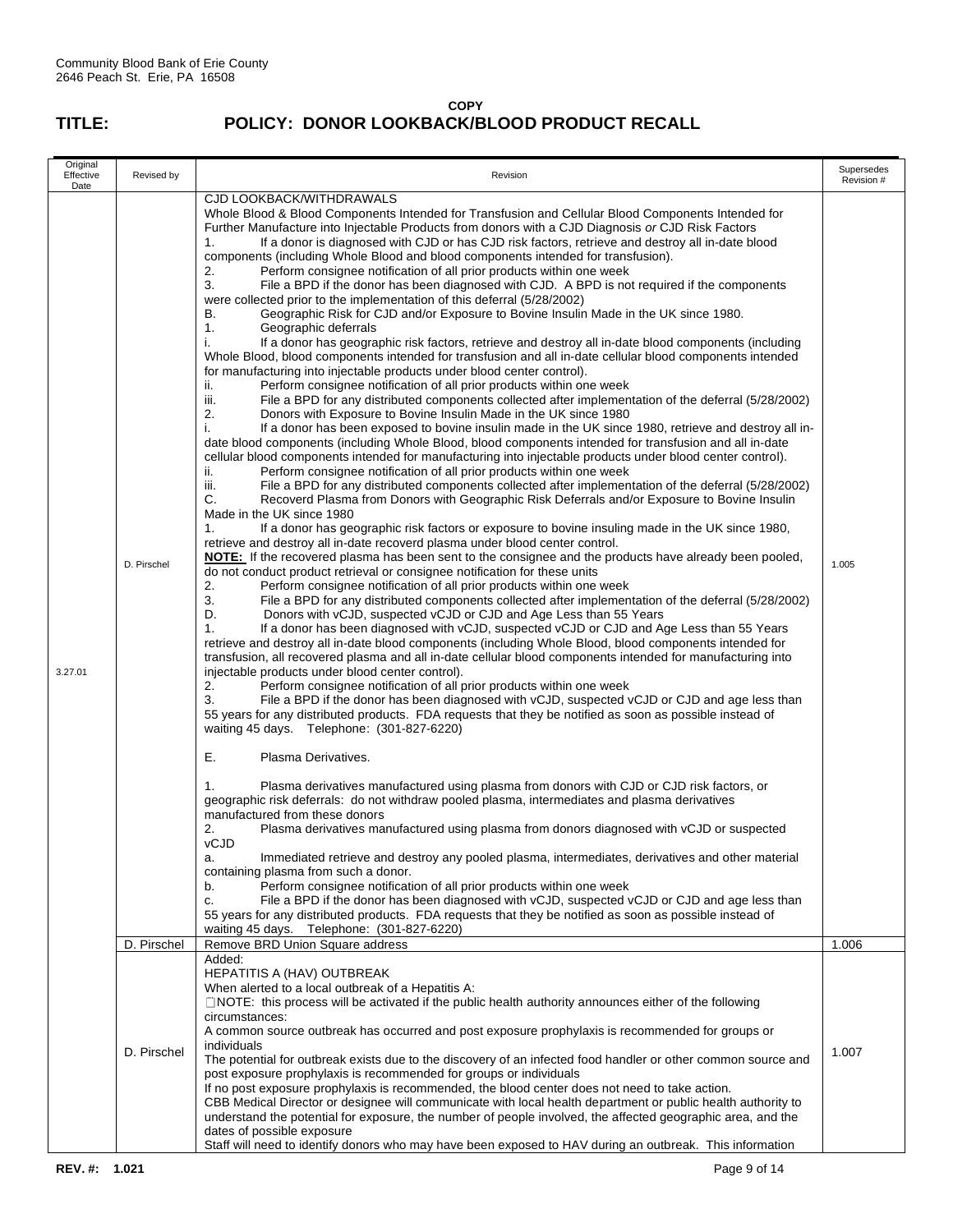| Original<br>Effective<br>Date | Revised by  | Revision                                                                                                                                                                                                                                                                                                                                                                                                                                                                                                                                                                                                                                                                                                                                                                                                                                                                                                                                                                                                                                                                                                                                                                                                                                                                                                                                                                                                                                                                                                                            |       |  |  |
|-------------------------------|-------------|-------------------------------------------------------------------------------------------------------------------------------------------------------------------------------------------------------------------------------------------------------------------------------------------------------------------------------------------------------------------------------------------------------------------------------------------------------------------------------------------------------------------------------------------------------------------------------------------------------------------------------------------------------------------------------------------------------------------------------------------------------------------------------------------------------------------------------------------------------------------------------------------------------------------------------------------------------------------------------------------------------------------------------------------------------------------------------------------------------------------------------------------------------------------------------------------------------------------------------------------------------------------------------------------------------------------------------------------------------------------------------------------------------------------------------------------------------------------------------------------------------------------------------------|-------|--|--|
|                               |             | may be elicited by utilizing one or more of the following:<br>Provide written information to all presenting donors in the affected geographic area about the name of the<br>involved establishment or food outbreak and the dates of possible exposure<br>Asking an additional question during the health history interview in the affected geographic area about possible<br>exposure to the hepatitis A outbreak.<br>These measures should take place for at least 120 days after the date of the last possible exposure.<br>Donor Deferral will be 120 days from the date of the last potential exposure. Defer regardless of reported HAV<br>vaccination status.<br>Post donation information and blood component retrieval<br>If donor was exposed, discard any in-house/in-date components<br>Retrieve any distributed products collected during the period from the donor's first potential exposure through<br>120 days after the date of the donor's last exposure.<br>Perform consignee notification<br>Recipient testing (ordered by transfusion service): anti-HAV IgM (the use of HAV RNA is optional<br>If HAV infection is suspected test recipient for elevated liver enzymes.<br>If recipient testing is positive, patient management consistent with Hepatitis A infection should take place at the<br>transfusion service.<br>Notify plasma manufacturer if plasma distributed                                                                                                                                   |       |  |  |
|                               | D. Pirschel | Deleted:<br>The Data Base Administrator (DBA) or designee will be responsible for researching computer records and<br>completing the initial and final disposition on the Blood Product/Recall. In the event the DBA is unavailable,<br>the person performing supervisory review will be responsible for performing this step.<br>Generate a Product Return/Discard Request to be given to the courier when the product is retrieved.<br>Form: Product Return/Discard Request<br>Recipient notification, testing and follow-up will be at the consignee's direction and supplemental test with<br>RIBA 2.0 or higher is reactive<br>Added:<br>Chikungunya (CHIKV) and Dengue Virus:<br>Post Donation information of confirmed CHIKV or dengue. Recall and discard any in-date products collected<br>in the 14 days before the onset of symptoms Defer the donor for 28 days following resolution of symptoms:<br>(T49 with comments)<br>WNVNAT & Chagas Lookback: see WNV Testing, Deferral, Reentry Requirements and Chagas Testing:<br>Selection, Lookback & Deferral procedures<br>RNA-reactive or antibody-confirmed positive donors (anti-HCV screening test repeatedly reactive and<br>repeatedly reactive second licensed antibody screen as a supplemental test): Track units distributed from the<br>same donor for 10 years prior to the anti-HCV reactive donation, or to the date 12 months prior to the donor's<br>most recent negative licensed multi-antigen screening test for HCV. Perform consignee notification. | 1.008 |  |  |
|                               | D. Pirschel | DELETED<br>and/or Executive Director,<br>Added: It will be the responsibility of the Laboratory staff performing result review,<br>or to destroy at the consignee location and send confirmation of destruction.                                                                                                                                                                                                                                                                                                                                                                                                                                                                                                                                                                                                                                                                                                                                                                                                                                                                                                                                                                                                                                                                                                                                                                                                                                                                                                                    | 1.009 |  |  |
| 3.27.01                       | D.Pirschel  | Deleted:<br>Director, Donor Operations<br>Added:<br>Refer to the following documents:<br>Investigation of Discrepancies procedure<br>CSL Quality Requirements and Short Supply Agreement<br>CSL Plasma Lookback, Changes & Notification policy<br>Octapharma Lookback policy<br><b>Biological Product Deviations policy</b><br>NYDOH Subpart 58-2.8 (b)<br><b>Collections Management</b>                                                                                                                                                                                                                                                                                                                                                                                                                                                                                                                                                                                                                                                                                                                                                                                                                                                                                                                                                                                                                                                                                                                                            | 1.010 |  |  |
|                               | D.Pirschel  | Added:<br>Director, Donor Services<br>ZIKV<br>Defer for 4 weeks after resolution of symptoms a donor who reports symptoms suggestive of ZIKV that arose<br>within 2 weeks of departure from an area with active transmission of ZIKV. (T87 with date of symptom<br>resolution).<br>Defer for 4 weeks after the last sexual contact with a donor who has had sexual contact with a man who has<br>been diagnosed with ZIKV or who traveled to or resided in an area with active transmission of ZIKV in the 3<br>months prior to that instance of sexual contact. (T46 with comments)<br>Defer for 4 weeks from the date of his or her departure, a donor who has been a resident of or has traveled to<br>an area with active transmission of ZIKV (T87 with date left area).<br><b>Product Management</b><br>Quarantine and destroy any undistributed in-date blood or blood components from the donor.<br>If components were distributed: notify consignee to destroy any in-date blood or blood components. Advise<br>transfusion service to inform the transfusion recipient's physician of record regarding potential need for                                                                                                                                                                                                                                                                                                                                                                                                 | 1.011 |  |  |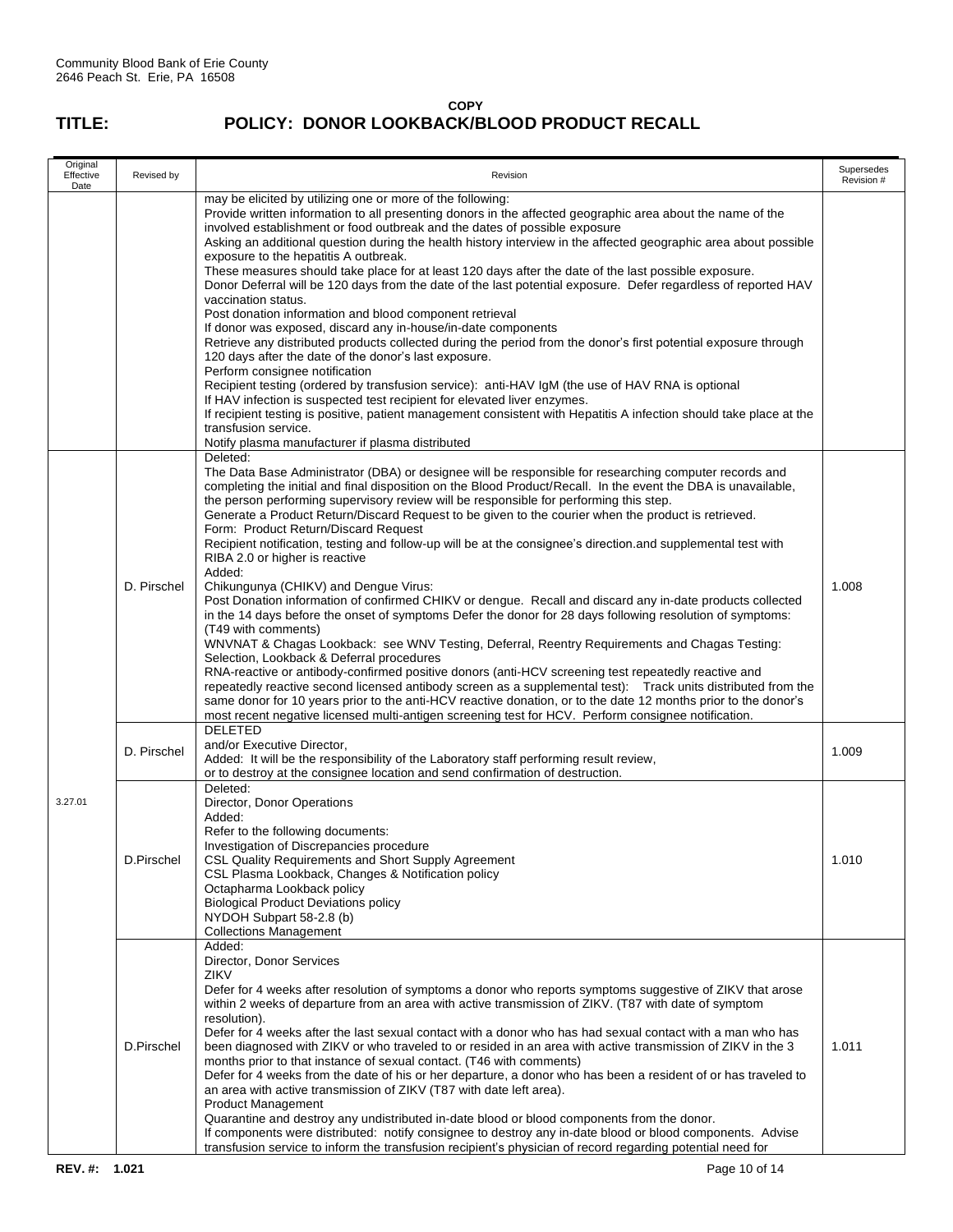| Original<br>Effective<br>Date | Revised by                                                                                                                                                                                                                                                                                                                                                                                                                                                                                                                                                   | Revision                                                                                                                                                                                                                                                                                                                                                                                                                                                                                                                                                                                                                                                                                                                                                                                                                                                                                                                                                                                                                                                                                                                                                                                                                                                                                                                                                               |       |  |  |
|-------------------------------|--------------------------------------------------------------------------------------------------------------------------------------------------------------------------------------------------------------------------------------------------------------------------------------------------------------------------------------------------------------------------------------------------------------------------------------------------------------------------------------------------------------------------------------------------------------|------------------------------------------------------------------------------------------------------------------------------------------------------------------------------------------------------------------------------------------------------------------------------------------------------------------------------------------------------------------------------------------------------------------------------------------------------------------------------------------------------------------------------------------------------------------------------------------------------------------------------------------------------------------------------------------------------------------------------------------------------------------------------------------------------------------------------------------------------------------------------------------------------------------------------------------------------------------------------------------------------------------------------------------------------------------------------------------------------------------------------------------------------------------------------------------------------------------------------------------------------------------------------------------------------------------------------------------------------------------------|-------|--|--|
|                               |                                                                                                                                                                                                                                                                                                                                                                                                                                                                                                                                                              | monitoring the recipient for a possible ZIKV infection.<br>Deleted: Manager, Donor Recruitment                                                                                                                                                                                                                                                                                                                                                                                                                                                                                                                                                                                                                                                                                                                                                                                                                                                                                                                                                                                                                                                                                                                                                                                                                                                                         |       |  |  |
|                               | D. Pirschel                                                                                                                                                                                                                                                                                                                                                                                                                                                                                                                                                  | Added:<br>Notify state agencies when appropriate.<br>QA will perform regular checks (online) with state department of healths and CDC to monitor areas of Zika<br>transmission                                                                                                                                                                                                                                                                                                                                                                                                                                                                                                                                                                                                                                                                                                                                                                                                                                                                                                                                                                                                                                                                                                                                                                                         | 1.012 |  |  |
| 3.27.01                       | D. Pirschel                                                                                                                                                                                                                                                                                                                                                                                                                                                                                                                                                  | Added:<br>Zika Testing/Deferral/Reentry Requirements<br>Zika Virus<br>Deferral:<br>Defer a donor who tests ID NAT reactive for Zika for 120 days from the ID NAT reactive donation or from the<br>resolution of symptoms, whichever timeframe is longer. (T92 deferral code.<br>Notify the donor of the deferral and request participation in further study. (see Donor Deferral and Zika<br>Testing/Deferral/Reentry Requirements SOPs)<br><b>Product Management</b><br>Quarantine and destroy any undistributed in-date blood or blood components collected from the donor in the<br>120 days prior to the donation that is ID NAT reactive.<br>If components were distributed: notify consignee to destroy any in-date blood or blood components.<br>Advise transfusion service to inform the transfusion recipient's physician of record regarding potential need for<br>monitoring and counseling the recipient for a possible ZIKV infection<br>Zika Testing/Deferral/Reentry Requirements<br><b>WNV Testing/Deferral/Reentry Requirements</b><br>Chagas Testing/Deferral/Reentry Requirements<br>Testing/Deferral/Reentry Requirements                                                                                                                                                                                                                          | 1.013 |  |  |
|                               | D. Pirschel                                                                                                                                                                                                                                                                                                                                                                                                                                                                                                                                                  | Added:<br>VII. Ebola Virus Infection or Disease (EVD)<br>Blood and Blood Components Collected from Donors at Risk for Ebola Virus Infection or Disease Because of<br>Risk Factors Related to Residency, Travel or Close Contact<br>Donors who should have been deferred for Risk Factors<br>Notify Consignees to retrieve, quarantine and destroy in-date blood and blood components<br>Retrieval and Quarantine is not recommended for plasma pooled for further manufacturing into products<br>Blood and Blood Components collected from Donors later determined to have Ebola Virus Infection or<br>Disease.<br>Notify FDA and Dept. of Health as soon as possible upon learning that blood was collected from a donor later<br>determined to have EVD or infection. This applies to blood components collected in the 8 weeks prior to<br>disease onset or anytime after disease onset.<br>Retrieve and Quarantine blood and blood components collected in the 8 weeks prior to disease onset and any<br>time after disease onset.<br>If components were transfused, consignee should notify the transfusion recipient's physician of record<br>regarding the need for notification and monitoring of the recipient.<br>Recommendations for Assessment of Blood Donor Eligibility, Donor Deferral and Blood Product Management<br>in Response to Ebola Virus, 1.17 | 1.014 |  |  |
| 3.27.01                       | D. Pirschel                                                                                                                                                                                                                                                                                                                                                                                                                                                                                                                                                  | Deleted: Executive Director<br>Added:<br>Octapharma Lookback/Change Control/Deviation policy<br>Octapharma Lookback/PDI Requirements<br>Octapharma Quality Assurance Agreement<br>Pres/CEO<br><b>Collections Management</b><br><b>IT Director</b>                                                                                                                                                                                                                                                                                                                                                                                                                                                                                                                                                                                                                                                                                                                                                                                                                                                                                                                                                                                                                                                                                                                      |       |  |  |
| 3.27.01                       | D. Pirschel                                                                                                                                                                                                                                                                                                                                                                                                                                                                                                                                                  | Deleted:<br>and request participation in further study<br>Added:<br>ZIKVNAT                                                                                                                                                                                                                                                                                                                                                                                                                                                                                                                                                                                                                                                                                                                                                                                                                                                                                                                                                                                                                                                                                                                                                                                                                                                                                            |       |  |  |
| 3.27.01                       | Added:<br>K. Kramer<br>Positive Anti-A/B Titers- Refer to Processing Whole Blood, Low Titer SOP                                                                                                                                                                                                                                                                                                                                                                                                                                                              |                                                                                                                                                                                                                                                                                                                                                                                                                                                                                                                                                                                                                                                                                                                                                                                                                                                                                                                                                                                                                                                                                                                                                                                                                                                                                                                                                                        | 1.017 |  |  |
| 3.27.01                       | Added:<br>Syphilis, Babesia NAT<br>Babesia NAT Lookback<br>When a donation tests reactive for Babesia by a licensed donor NAT:<br>Discard the donation, including all components.<br>K. Kramer<br>Retrieve, quarantine and discard all in-date cellular blood components.<br>Perform consignee notification for cellular products collected from the donor in the 12 months prior to the date<br>of the reactive index donation. Recipient tracing and notification is required.<br>Quarantine and discard any <i>in-house</i> in-date acellular components. |                                                                                                                                                                                                                                                                                                                                                                                                                                                                                                                                                                                                                                                                                                                                                                                                                                                                                                                                                                                                                                                                                                                                                                                                                                                                                                                                                                        |       |  |  |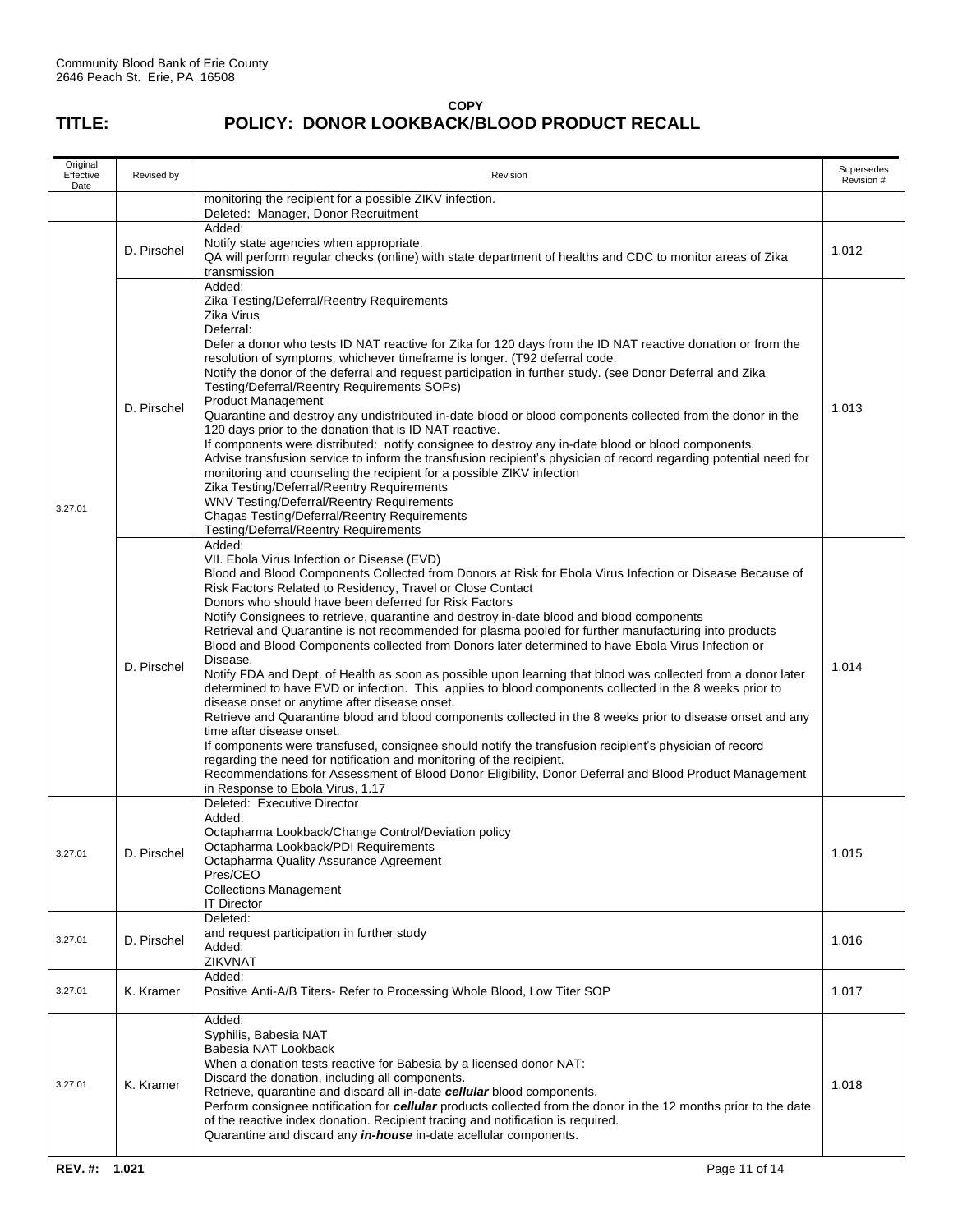| Original<br>Effective<br>Date | Revised by | Revision                                                                                                                                                                                                                                                                                                                                                                                                                                                                                                                                                                                                                                                                                                                                                                                                                                                                                                                                                                                                                                                                                                                                                                                                                                                                                                                                                                                                                                                                                                                                                                                                                                                                                                                                                                                                                                                                                                                                                                                                                                                                                                                                                                                                                                                                                                                                                                                                                                                                                                                                                                                                                                                                                                                                                                                                                                                                                                                                                                                                                                                                                                                                                                                                                                                                                                                                                                                                                                                                                                                                                                                                                                                                                                                                                                                                                                                                                                                                                                                                                                                                                                                                                                                                                                                                                                                  |       |  |  |
|-------------------------------|------------|---------------------------------------------------------------------------------------------------------------------------------------------------------------------------------------------------------------------------------------------------------------------------------------------------------------------------------------------------------------------------------------------------------------------------------------------------------------------------------------------------------------------------------------------------------------------------------------------------------------------------------------------------------------------------------------------------------------------------------------------------------------------------------------------------------------------------------------------------------------------------------------------------------------------------------------------------------------------------------------------------------------------------------------------------------------------------------------------------------------------------------------------------------------------------------------------------------------------------------------------------------------------------------------------------------------------------------------------------------------------------------------------------------------------------------------------------------------------------------------------------------------------------------------------------------------------------------------------------------------------------------------------------------------------------------------------------------------------------------------------------------------------------------------------------------------------------------------------------------------------------------------------------------------------------------------------------------------------------------------------------------------------------------------------------------------------------------------------------------------------------------------------------------------------------------------------------------------------------------------------------------------------------------------------------------------------------------------------------------------------------------------------------------------------------------------------------------------------------------------------------------------------------------------------------------------------------------------------------------------------------------------------------------------------------------------------------------------------------------------------------------------------------------------------------------------------------------------------------------------------------------------------------------------------------------------------------------------------------------------------------------------------------------------------------------------------------------------------------------------------------------------------------------------------------------------------------------------------------------------------------------------------------------------------------------------------------------------------------------------------------------------------------------------------------------------------------------------------------------------------------------------------------------------------------------------------------------------------------------------------------------------------------------------------------------------------------------------------------------------------------------------------------------------------------------------------------------------------------------------------------------------------------------------------------------------------------------------------------------------------------------------------------------------------------------------------------------------------------------------------------------------------------------------------------------------------------------------------------------------------------------------------------------------------------------------------------|-------|--|--|
|                               |            | NOTE: Consignee notification and retrieval does not apply to 1) previously distributed cellular blood<br>components that were pathogen reduced using an FDA-approved device according to its instructions for use<br>and 2) distributed frozen acellular products.<br>When a donor later reports a history of a positive test result for Babesia and should have been deferred (2)<br>years from the date of the positive test result, either from a medical diagnosis or a reactive donor screening<br>test result):<br>Retrieve, quarantine and discard all in-date cellular blood components.<br>Perform consignee notification for cellular products collected from the donor in the 12 months prior to the date<br>of the positive test result. Recipient tracing and notification should be performed by consignee.<br>Quarantine and discard any in house in-date acellular products.<br>Recommendations for Reducing the Risk of Transfusion-Transmitted Babesiosis, May 2019                                                                                                                                                                                                                                                                                                                                                                                                                                                                                                                                                                                                                                                                                                                                                                                                                                                                                                                                                                                                                                                                                                                                                                                                                                                                                                                                                                                                                                                                                                                                                                                                                                                                                                                                                                                                                                                                                                                                                                                                                                                                                                                                                                                                                                                                                                                                                                                                                                                                                                                                                                                                                                                                                                                                                                                                                                                                                                                                                                                                                                                                                                                                                                                                                                                                                                                                     |       |  |  |
| 3.27.01                       | K. Kramer  | Deleted:<br>Syphilis<br>Whole<br>Intended for Transfusion and Cellular Blood Components Intended for Further Manufacture into Injectable<br>Products<br>a<br>Diagnosis or CJD<br>If a donor is diagnosed with CJD or has CJD risk factors, retrieve and destroy all in-date blood components<br>(including Whole Blood and blood components intended for transfusion).<br>Perform consignee notification of all prior products within one week<br>File a BPD if the donor has been diagnosed with CJD.<br>A BPD is not required if the components were collected prior to the implementation of this deferral (5/28/2002)<br>Geographic Risk for CJD and/or Exposure to Bovine Insulin Made in the UK since 1980.<br>Geographic deferrals<br>If a donor has geographic risk factors, retrieve and destroy all in-date blood components (including Whole<br>Blood, blood components intended for transfusion and all in-date cellular blood components intended for<br>manufacturing into injectable products under blood center control).<br>Perform consignee notification of all prior products within one week<br>File a BPD for any distributed components collected after implementation of the deferral (5/28/2002)<br>Donors with Exposure to Bovine Insulin Made in the UK since 1980<br>If a donor has been exposed to bovine insulin made in the UK since 1980, retrieve and destroy all in-date<br>blood components (including Whole Blood, blood components intended for transfusion and all in-date cellular<br>blood components intended for manufacturing into injectable products under blood center control).<br>Perform consignee notification of all prior products within one week<br>File a BPD for any distributed components collected after implementation of the deferral (5/28/2002)<br>Recoverd Plasma from Donors with Geographic Risk Deferrals and/or Exposure to Bovine Insulin Made in the<br>UK since 1980<br>If a donor has geographic risk factors or exposure to bovine insuling made in the UK since 1980, retrieve and<br>destroy all in-date recoverd plasma under blood center control.<br>NOTE: If the recovered plasma has been sent to the consignee and the products have already been pooled,<br>do not conduct product retrieval or consignee notification for these units<br>Perform consignee notification of all prior products within one week<br>File a BPD for any distributed components collected after implementation of the deferral (5/28/2002)<br>Donors with vCJD, suspected vCJD or CJD and Age Less than 55 Years<br>If a donor has been diagnosed with vCJD, suspected vCJD or CJD and Age Less than 55 Years retrieve and<br>destroy all in-date blood components (including Whole Blood, blood components intended for transfusion, all<br>recovered plasma and all in-date cellular blood components intended for manufacturing into injectable<br>products under blood center control).<br>Perform consignee notification of all prior products within one week<br>File a BPD if the donor has been diagnosed with vCJD, suspected vCJD or CJD and age less than 55 years<br>for any distributed products. FDA requests that they be notified as soon as possible instead of waiting 45 days.<br>Plasma Derivatives.<br>Plasma derivatives manufactured using plasma from donors with CJD or CJD risk factors, or geographic risk<br>deferrals: do not withdraw pooled plasma, intermediates and plasma derivatives manufactured from these<br>donors<br>Plasma derivatives manufactured using plasma from donors diagnosed with vCJD or suspected vCJD<br>Immediated retrieve and destroy any pooled plasma, intermediates, derivatives and other material containing<br>plasma from such a donor.<br>Perform consignee notification of all prior products within one week<br>File a BPD if the donor has been diagnosed with vCJD, suspected vCJD or CJD and age less than 55 years<br>for any distributed products. FDA requests that they be notified as soon as possible instead of waiting 45 days<br>Acellular blood components (Frozen plasma products) intended for transfusion or for further manufacturing.<br>Quarantine and destroy any undistributed in-date acellular blood components<br>No Consignee notification required.<br>expired | 1.019 |  |  |
| REV. #: 1.021                 |            | Page 12 of 14                                                                                                                                                                                                                                                                                                                                                                                                                                                                                                                                                                                                                                                                                                                                                                                                                                                                                                                                                                                                                                                                                                                                                                                                                                                                                                                                                                                                                                                                                                                                                                                                                                                                                                                                                                                                                                                                                                                                                                                                                                                                                                                                                                                                                                                                                                                                                                                                                                                                                                                                                                                                                                                                                                                                                                                                                                                                                                                                                                                                                                                                                                                                                                                                                                                                                                                                                                                                                                                                                                                                                                                                                                                                                                                                                                                                                                                                                                                                                                                                                                                                                                                                                                                                                                                                                                             |       |  |  |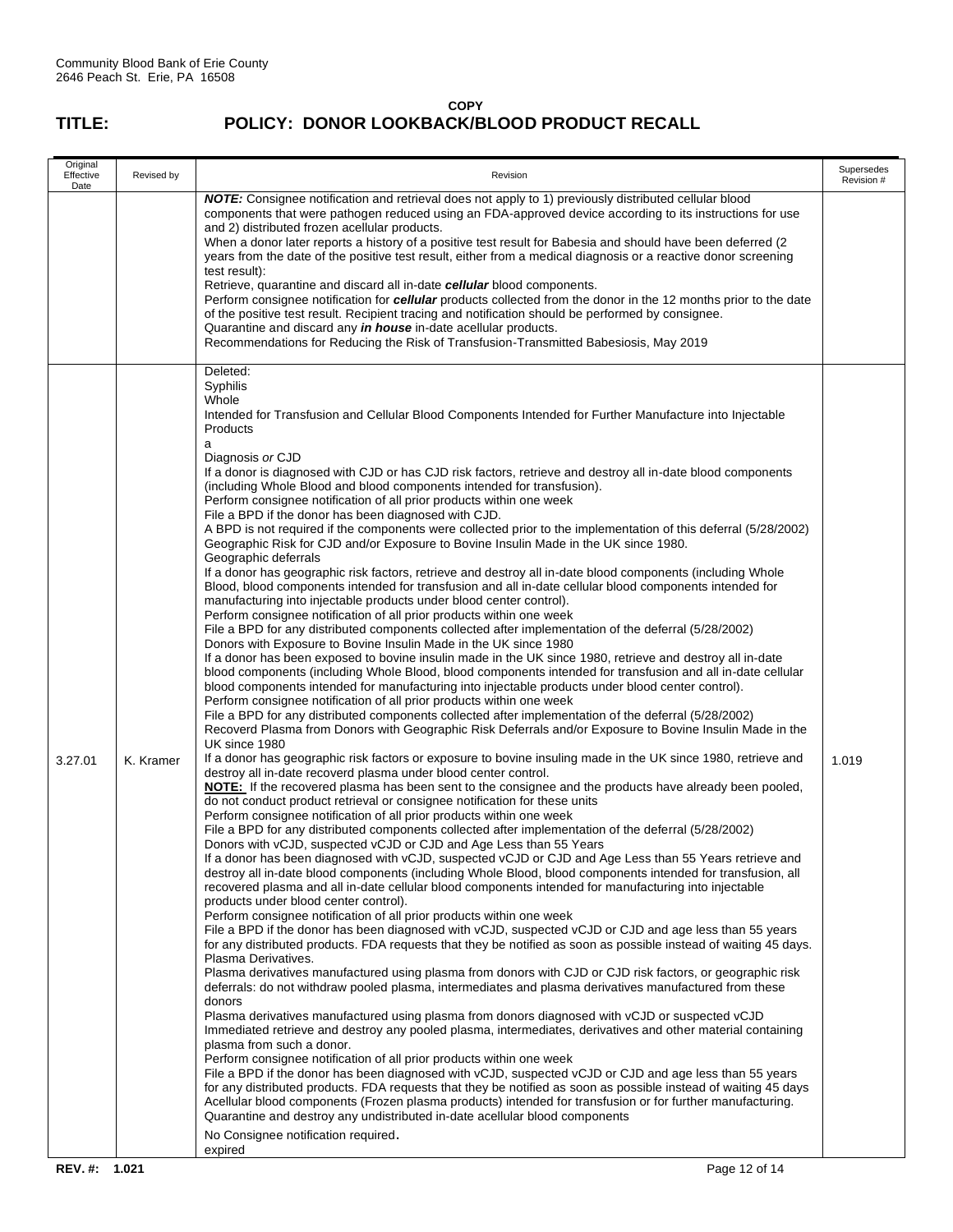| Original<br>Effective<br>Date | Revised by | Revision                                                                                                                                                                                                                                                                                                                                                                                                                                                                                                                                                                                                                                                                                                                                                                                                                                                                                                                                                                                                                                                                                                                                                                                                                                                                                                                                                                                                                                                                                                                                                                                                                                                                                                                                                                                                                                                                                                                                                                                                                                                                                                                                                                                                                                                                                                                                                                                                                                                                                                                                                                                                                                                                                                                                                                                                                                                                                                                                                                                                                                           |                          |  |  |
|-------------------------------|------------|----------------------------------------------------------------------------------------------------------------------------------------------------------------------------------------------------------------------------------------------------------------------------------------------------------------------------------------------------------------------------------------------------------------------------------------------------------------------------------------------------------------------------------------------------------------------------------------------------------------------------------------------------------------------------------------------------------------------------------------------------------------------------------------------------------------------------------------------------------------------------------------------------------------------------------------------------------------------------------------------------------------------------------------------------------------------------------------------------------------------------------------------------------------------------------------------------------------------------------------------------------------------------------------------------------------------------------------------------------------------------------------------------------------------------------------------------------------------------------------------------------------------------------------------------------------------------------------------------------------------------------------------------------------------------------------------------------------------------------------------------------------------------------------------------------------------------------------------------------------------------------------------------------------------------------------------------------------------------------------------------------------------------------------------------------------------------------------------------------------------------------------------------------------------------------------------------------------------------------------------------------------------------------------------------------------------------------------------------------------------------------------------------------------------------------------------------------------------------------------------------------------------------------------------------------------------------------------------------------------------------------------------------------------------------------------------------------------------------------------------------------------------------------------------------------------------------------------------------------------------------------------------------------------------------------------------------------------------------------------------------------------------------------------------------|--------------------------|--|--|
|                               |            | policy<br>Revised Preventive Measures to Reduce the Possible Risk of Transmission of Creutzfeldt-Jakob Disease and<br>Variant Creutzfeldt-Jakob Disease by Blood and Blood Products<br>policy<br>Added:<br>/vCJD<br>Collected<br>Related to CJD, or Geographic Risk Factors for vCJD<br>If a donor has been diagnosed with CJD, has a blood relative diagnosed with genetic CJD (e.g., fCJD, GSS, or<br>FFI) or should have been deferred for risk factors for CJD or geographic risk factors for vCJD (as described in<br>section IV.A.2.of the FDA Guidance for Industry "Recommendations to Reduce the Possible Risk of<br>Transmission of Creutzfeldt-Jakob Disease and Variant Creutzfeldt-Jakob Disease by Blood and Blood<br>Components, April 2020", perform the following:<br>Quarantine all undistributed in-date blood and blood components.<br>For products that were distributed, notify consignees to retrieve and quarantine in-date products. Recipient<br>tracing and notification of transfused prior donations is not recommended.<br>Retrieval or quarantine of plasma components that have been pooled for further manufacture or plasma<br>derivatives manufactured from the donor is not recommended.<br>Blood and Blood Components Collected from Donors who are later determined to have vCJD, Donors<br>Suspected of Having vCJD, or Under Investigation for vCJD (i.e., CJD diagnosis and age younger than 55<br>years.)<br>Contact CBER's Office of Communication, Outreach and Development (OCOD) as soon as possible at 1-800-<br>835-4709 during normal business hours. After business hours and on weekends call the FDA emergency<br>number: 1-866-300-4374.<br>Notify state and local public health authorities.<br>Quarantine undistributed, in-date products.<br>Notify consignees to retrieve and quarantine in-date components.<br>Perform recipient tracing and notification if products were transfused.<br>Retrieve and quarantine plasma components that have been pooled for further manufacture and plasma<br>derivatives manufactured from the donor.<br>-CoV and SARS-CoV-2<br>-CoV<br>SARS-CoV-2 (COVID-19)<br>Retrieve, quarantine, and discard components collected from donors who report onset of fever, symptoms or a<br>diagnosis of COVID-19 within 48 hours after their donation.<br>Consignee notification for transfused components is not necessary.<br>or prior residence:<br>Recipient tracing and notification is not necessary<br>Evaluate the need to<br>See Biological Product Deviations SOP<br>Evaluate the need to<br>See Biological Product Deviations SOP<br>Outdated<br>Recommendations to Reduce the possible Risk of Transmission of Creutzfeldt-Jakob Disease and Variant<br>Creutzfeldt-Jakob Disease by Blood and Blood Components, April 2020<br>Revised Recommendations to Reduce the Risk of Transfusion-Transmitted Malaria, April 2020<br>FDA's Updated Information for Blood Establishments Regarding the Novel Corona Virus (COVID-19)<br>Outbreak, May 11, 2020 | Supersedes<br>Revision # |  |  |
| 3.27.01                       | K. Kramer  | SOP<br>Added:                                                                                                                                                                                                                                                                                                                                                                                                                                                                                                                                                                                                                                                                                                                                                                                                                                                                                                                                                                                                                                                                                                                                                                                                                                                                                                                                                                                                                                                                                                                                                                                                                                                                                                                                                                                                                                                                                                                                                                                                                                                                                                                                                                                                                                                                                                                                                                                                                                                                                                                                                                                                                                                                                                                                                                                                                                                                                                                                                                                                                                      | 1.020                    |  |  |
|                               |            | Or other FDA approved confirmatory test                                                                                                                                                                                                                                                                                                                                                                                                                                                                                                                                                                                                                                                                                                                                                                                                                                                                                                                                                                                                                                                                                                                                                                                                                                                                                                                                                                                                                                                                                                                                                                                                                                                                                                                                                                                                                                                                                                                                                                                                                                                                                                                                                                                                                                                                                                                                                                                                                                                                                                                                                                                                                                                                                                                                                                                                                                                                                                                                                                                                            |                          |  |  |